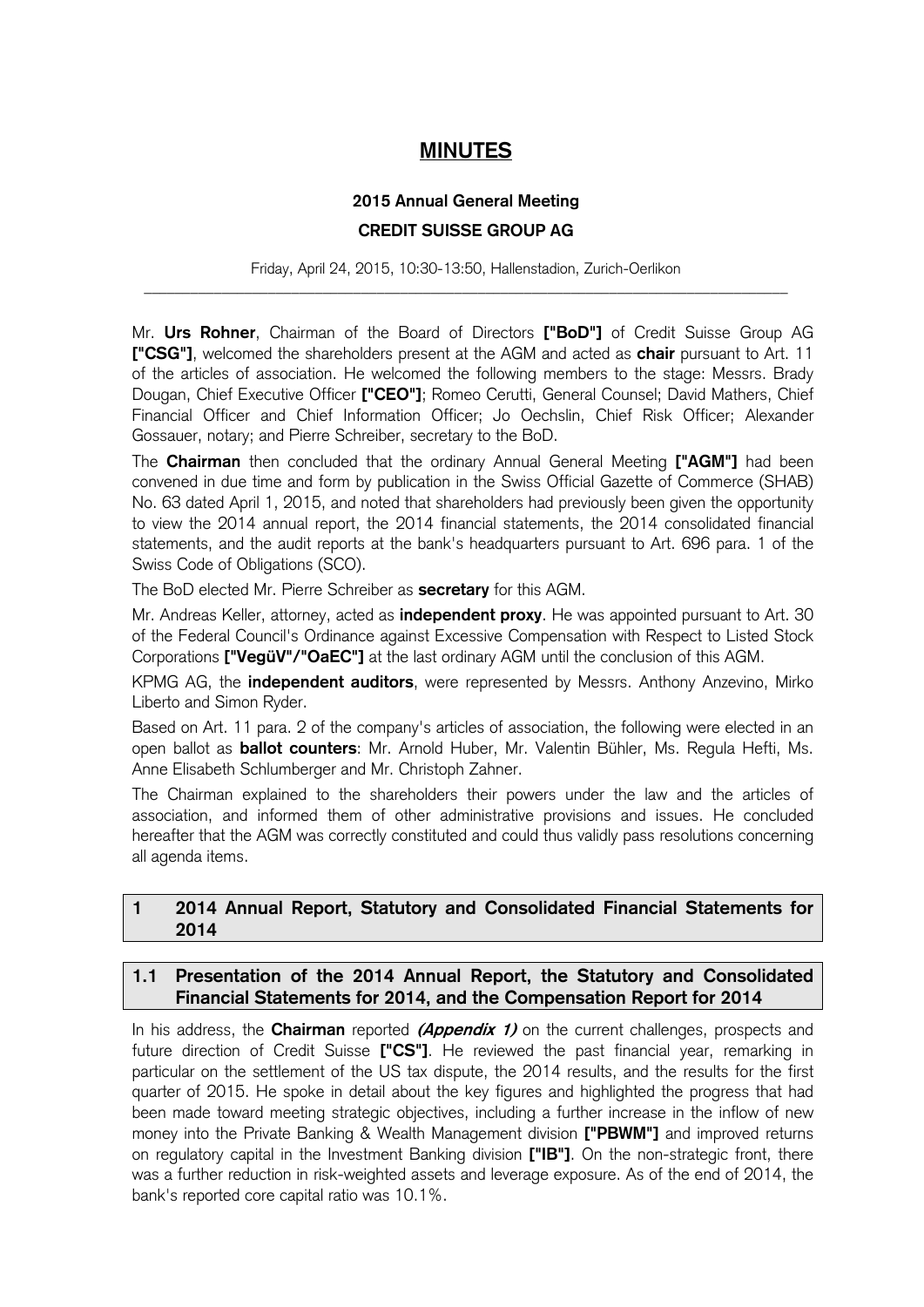The first quarter of 2015 was dominated by the Swiss National Bank's decision to remove the euro/franc exchange rate cap and reduce interest rates still further. Despite these decisions, both divisions achieved good results. PBWM benefited from improved margins and increased profitability, while IB boosted its earnings from trading. The Chairman was especially pleased to note that the Asia-Pacific region had also made a significant contribution to revenue growth in both PBWM and IB. The good results underscore the success of the integrated business model under which the strong market position enjoyed by CS in its Swiss business is to be further underpinned as a strategic focus of its activities. The Chairman then addressed the imminent change in the operational management of CS and thanked Mr. Brady Dougan for his many years of service to the bank during a period in which several crises had to be managed and overcome. He announced that Mr. Tidjane Thiam, CEO of Prudential in London, would take over as Mr. Dougan's successor in mid-2015. The Chairman then noted the motions before this year's AGM and also addressed the compensation report. He closed his remarks by providing an overview of digital private banking, an important strategic initiative of CS, and thanked all the bank's employees worldwide for their outstanding commitment in a challenging environment.

\_\_\_\_\_\_\_\_\_\_\_\_\_\_\_\_\_\_\_\_\_\_\_\_\_\_\_\_\_\_\_\_\_\_\_\_\_\_\_\_\_\_\_\_\_\_\_\_\_\_\_\_\_\_\_\_\_\_\_\_\_\_\_\_\_\_\_\_\_\_\_\_\_\_\_\_\_\_\_\_\_\_\_\_\_\_\_

Mr. **Brady Dougan**, CEO, used his address **(Appendix 2)** to outline the greatest challenges he faced as CEO and the way in which CS's strategy developed during his eight-year term of office. He noted in particular the realignment of Investment Banking and the One Bank strategy. He then illustrated CS's significant market share in the various market segments internationally and positioned CS as a pioneer for reform and an advocate of a strong equity capital ratio in the context of the "too big to fail" discussion. He addressed CS's compensation system and provided information on the resolution of significant problems in cross-border banking and the development of a more responsible corporate culture within CS. He then commented on the 2014 results and the encouraging results for the first quarter of 2015, which have been achieved on the basis of solid divisional results in a challenging environment. He concluded his address by thanking all his colleagues for their support and commitment during the previous eight years.

The secretary then announced the **number of shares represented** as per Art. 689e SCO: There were 1,487 shareholders or their representatives physically present in the hall. A total of 1,112,788,137 registered shares of CSG were represented directly or indirectly at this AGM.

A summary of the number of shares represented and the results of all the votes and elections at this AGM can be found in **Appendix 3**.

**Speeches** were then made by the following:

#### **1. Speaker 1**

The **speaker** expressed the view that despite improvements, particularly in reporting, it was still practically impossible to gain an overview of the various "building sites" at CS. Consequently, he doubted whether CS took criticism seriously at all.

He asserted that CS was still participating to an undiminished extent in the financing of transactions in **sensitive areas**. Particularly in the climate-sensitive coal sector, CS had "risen" three places to 12th among banks financing such projects worldwide within a twelve-month period. In view of this fact, the slogan used so widely in the context of this AGM ("Credit Suisse cares for climate") could be regarded as little more than lip service. In any event, he doubted whether CS was really climate-neutral, not least since so many shareholders had come to the AGM by car. CS's AGM climate neutrality was nothing compared to the immeasurable damage that CS was doing through its irresponsible financing of climate-threatening activities. Although CS maintains that it includes sustainability risks when assessing transactions, three-quarters of all such transactions had been approved without further investigation in the past year. It was difficult to judge the quality of CS's sustainability impact assessment without an in-depth knowledge of the process. In order to generate more clarity around this issue, Actares had sent CS a letter with 27 questions, but only 50% of them had been answered to Actares's satisfaction. Actares was consoled with the prospect of a more detailed discussion at some point in the summer.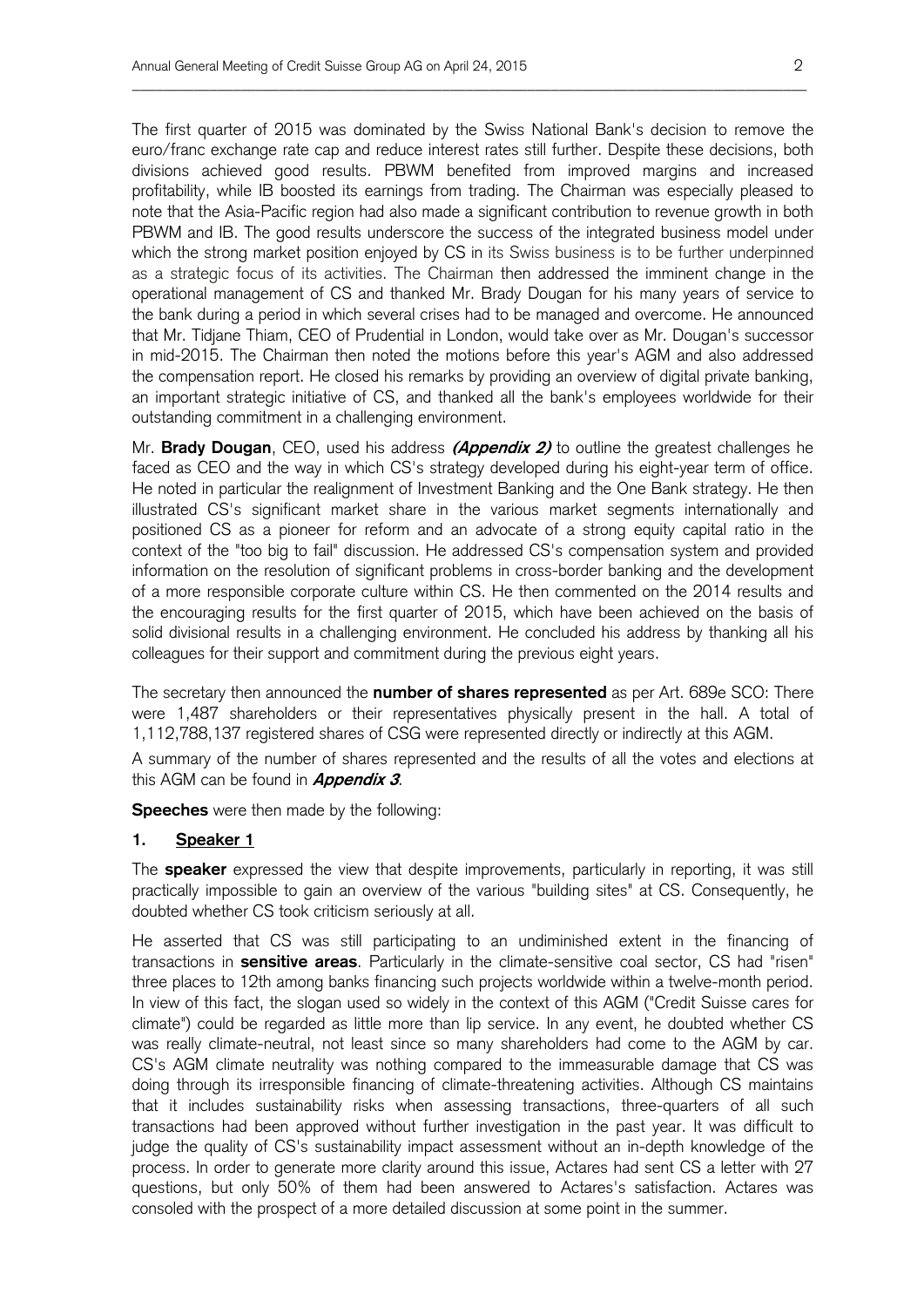Despite the proposal to elect Ms. Maag to the BoD, a step supported by Actares, not enough was being done at CS to encourage the **advancement of women**. Only one woman was represented on the ten-member Executive Board, and women account for just 17% of senior management as a whole. CS's target of 20% women in top management by 2020 was too modest. In the speaker's view, more ambitious targets could be met if suitable incentives were put in place.

\_\_\_\_\_\_\_\_\_\_\_\_\_\_\_\_\_\_\_\_\_\_\_\_\_\_\_\_\_\_\_\_\_\_\_\_\_\_\_\_\_\_\_\_\_\_\_\_\_\_\_\_\_\_\_\_\_\_\_\_\_\_\_\_\_\_\_\_\_\_\_\_\_\_\_\_\_\_\_\_\_\_\_\_\_\_\_

In the speaker's opinion, however, the most serious failure at CS was in the area of **compensation**. Despite improved transparency, the current compensation system remained too complex. The salaries of top managers remained excessive, and the only adjustments made to such salaries were upward. Occasional exceptions only confirmed the rule. Despite all the scandals and irregularities, salaries had been increased once again. Given the blatant discrepancy between performance and success, the Executive Board had even seen itself obliged to voluntarily forgo part of its compensation. This also tied in with the fact that, contrary to prior notifications from CS, there would be no separate votes today on the fixed and variable components of the Executive Board's compensation. CS's compensation system only succeeded in attracting "mercenaries" from the financial industry whose sole concern was the size of their pay package. This opinion was by no means his alone, but was widely shared by employees of CS. CS's obstinacy in matters of compensation made it pointless even to pose questions of this kind. Radical changes would result only from a generational change or a dramatic event such as a new financial crisis. On behalf of Actares, he therefore urged the shareholders to reject all votes on compensation.

The speaker concluded with the following **questions**: **1.** When will CS publish the figures relating to its involvement in non-renewable energies? **2.** When will this involvement in non-renewable energies be reflected in CS's climate score card? **3.** When will the modest targets relating to the advancement of women be made more ambitious? **4.** Will the criteria for assessing transactions in sensitive areas be tightened in such a way that CS will no longer be constantly in the headlines?

The **Chairman** thanked the speaker for his committed presentation. However, he found the criticism at times exaggerated. In particular, he rejected the criticism that compensation had only risen in recent years; indeed, the opposite was the case, as could be seen from the annual report. He conceded that salary levels in the financial sector were high. The questions relating to CS's involvement in the non-renewable energy sector would be addressed internally. Regarding the advancement of women, the Chairman made reference to the time factor; increasing the number of women in top jobs could not happen overnight. CS primarily concentrated on quality, not gender, when selecting its employees. However, CS's commitment to the advancement of women had been recognized far beyond the borders of CS; and in the meantime CS had also succeeded in appointing highly qualified women to management positions with major responsibilities.

### **2. Speaker 2**

The **speaker** led a group of four representatives of the Bruno Manser Fund, Bank Track and Greenpeace and explained in his introduction that eight years ago at the AGM, he had already denounced CS's financial support for Samling. Samling had been involved in deforestation and had driven indigenous people from their homes. At that time, CS had given assurances that everything was in order, but this was not the case. Samling had since been found guilty, fined and eventually delisted, which had led to major losses for investors. This example showed that investments in environmentally unsustainable activities are not sustainable economically in the long term either. However, CS seemed to have learned nothing from Samling and was still involved in financing APRIL, an Indonesian pulp and paper factory which was clear-felling the peat bog woodlands of Sumatra. This resulted in the release of enormous quantities of  $CO<sub>2</sub>$  which contributed to the greenhouse effect. The speaker reminded CS of its social responsibilities, and cautioned CS's managers to stop financing clients that broke the law. He also urged CS to take stringent disciplinary action against its own employees who were found to have breached the bank's forestry and agribusiness policy **["Forestry Policy"]**. However, the damage had already been done and the environmental disaster had become a reality. His **questions** were as follows: **1** What is CS doing to supervise the activities of APRIL on site in Sumatra, also in the future? **2.** How will CS ensure that its own published Forestry Policy is observed without compromise in the future?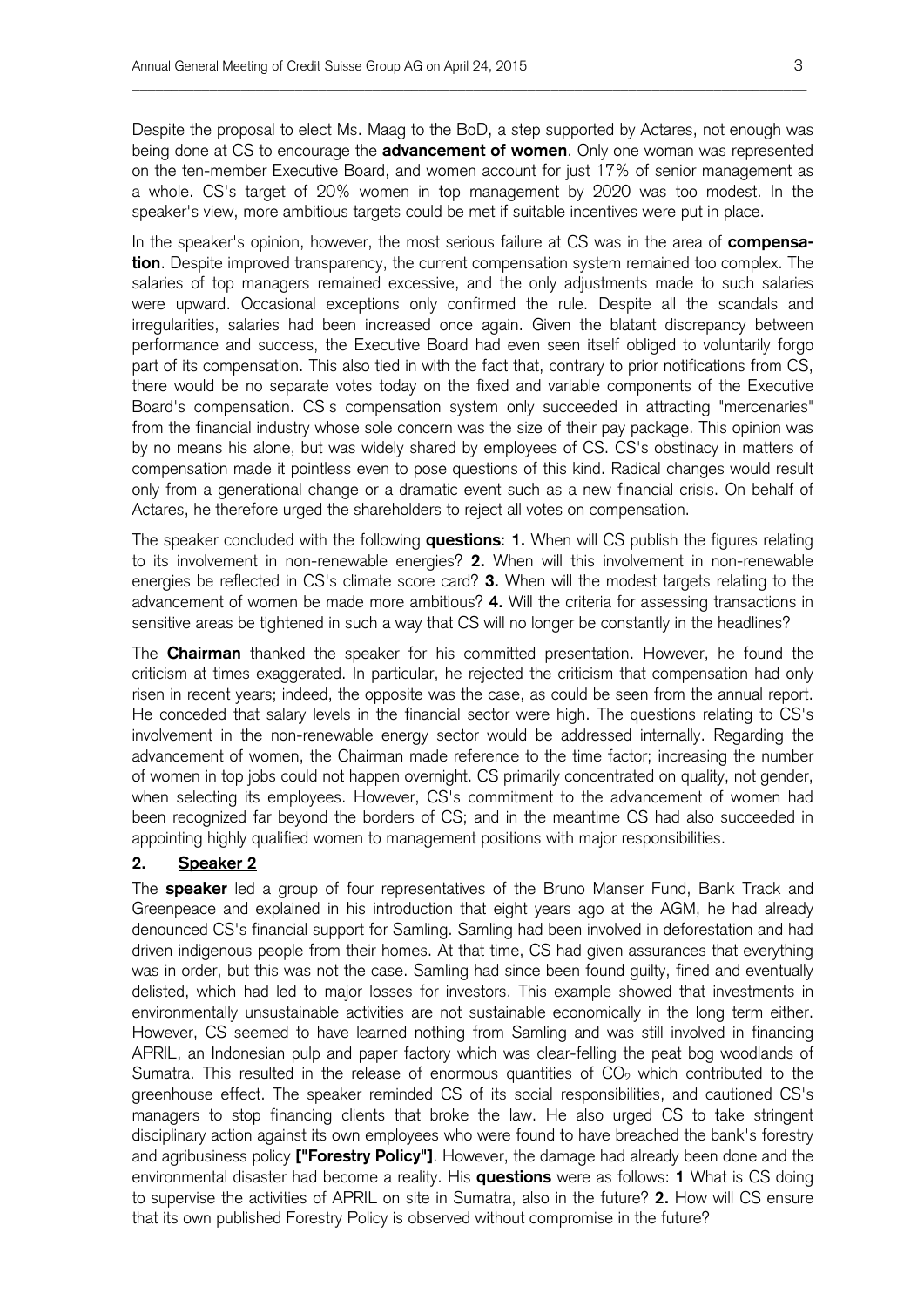#### **3. Speaker 3**

The **speaker**, who was accompanied by another affected party from the Pulau Padang region, touchingly described the harmful impact of the exploitation by pulp and paper manufacturers of resources in the region. Ecologically valuable peat forests and bogs were being clear-felled and drained. The habitat for an indigenous population of currently 35,000 people, who had relied for generations on an intact forest to supply their needs, was being destroyed, and the emissions from these slash-and-burn activities were endangering the health of another 50,000 people in the region. Neither appeals to the government nor protests, during which some young people had sewed their mouths shut, had been able to prevent this devastation. She asked the management of CS what CS was doing to bring an end to this disaster. The speaker presented the Chairman with a container full of peat from the affected area; she hoped that this gift would remind CS in future, when it was considering such transactions, of the problems they could cause.

\_\_\_\_\_\_\_\_\_\_\_\_\_\_\_\_\_\_\_\_\_\_\_\_\_\_\_\_\_\_\_\_\_\_\_\_\_\_\_\_\_\_\_\_\_\_\_\_\_\_\_\_\_\_\_\_\_\_\_\_\_\_\_\_\_\_\_\_\_\_\_\_\_\_\_\_\_\_\_\_\_\_\_\_\_\_\_

### **4. Speaker 4**

The **speaker** also criticized CS's business practices in that, contrary to its own policies, it was financing companies which broke the law and violated human rights. She also asked what CS intended to do to ensure that its own Forestry Policy was implemented more effectively both in its business with clients and internally, and when it would finally stop financing activities that could not be justified environmentally.

#### **5. Speaker 5**

The **speaker** described another case in which CS provided financial support to an Indonesian company. This company had evidently dumped more than 40 million tons of toxic waste illegally into the ocean and had later gone bankrupt. She cast doubt on the existence of reasonable assessment criteria at CS when it came to evaluating climate-sensitive projects. This applied not only to the pulp and paper industry, but also to the coal industry and other climate-sensitive industries. She asked for information about the relevant due diligence process and the measures that CS will take in future, not least in the interests of its own reputation, to avoid becoming involved in projects which have the potential to destroy the natural environment.

The **Chairman** responded to the last four speakers as one group and was affected by the circumstances they had described. In doing so, he affirmed that CS was doing everything in its power to avoid transactions which could be detrimental to its reputation. CS had therefore brought in stringent policies which contained, among other things, rules on carrying out thorough examinations of transactions in sensitive industries. Errors could never be ruled out completely, but he emphasized that internal policies and processes were subject to constant review and amendment. Nevertheless, it should not be forgotten that CS's involvement in such activities could certainly contribute to improvements in the overall situation thanks to the bank's commitment to sustainability.

Mr. **Jo Oechslin** also expressed his deep concern and applauded the courage and commitment of the visitors, who had come all the way from Indonesia, in their battle for their rights. It was correct that CS had received a funding request from APRIL in 2013 and had given a positive response along with a series of conditions. Progress was subsequently made. APRIL had had its operations certified, had improved its internal policies and processes and formed an independent committee together with NGO representatives. Admittedly, APRIL had subsequently made mistakes which had also been discussed in detail with CS representatives. Since that time, no transactions with APRIL had been assessed or executed, and Mr. Oechslin gave his assurance that no future transactions would be conducted with APRIL in the future without his personal involvement and explicit approval. In this regard, he also confirmed the Chairman's comments about CS bringing in stringent policies for sensitive industries, particularly forestry and agribusiness. Transactions involving companies in sensitive areas were subject to a rigorous assessment process. About 10% of all transactions were rejected, while many others were approved only with conditions. In addition, many transactions never even made it as far as the assessment process because they were unlikely to receive approval. Finally, as a matter of course, internal policies are rigorously enforced and violations of them invariably result in disciplinary action.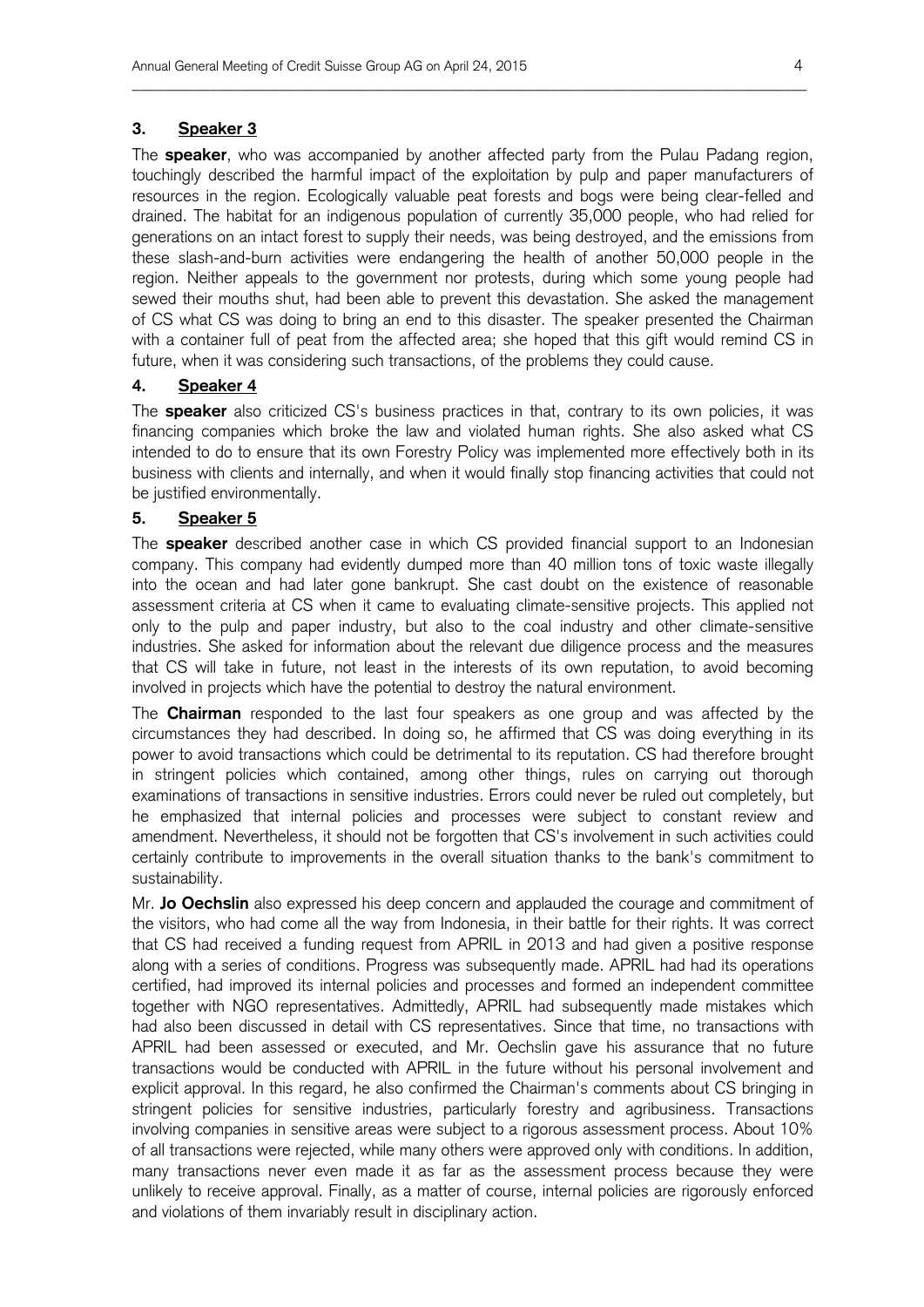### **6. Speaker 6**

The **speaker** was relieved that CS had been able to resolve its tax dispute with the US in 2014, and had decided to make changes in its operational management. The new CEO designate had the expertise required to put CS on track for success. He wanted to present Mr. Tidjane Thiam with a copy of "Capital in the Twenty-First Century" by French author Thomas Piketty, in which he proposes a number of theoretical considerations relating to the significance and function of capital. In contrast to Karl Marx, Piketty comes to the conclusion that it is entirely possible to control the distribution of capital.

\_\_\_\_\_\_\_\_\_\_\_\_\_\_\_\_\_\_\_\_\_\_\_\_\_\_\_\_\_\_\_\_\_\_\_\_\_\_\_\_\_\_\_\_\_\_\_\_\_\_\_\_\_\_\_\_\_\_\_\_\_\_\_\_\_\_\_\_\_\_\_\_\_\_\_\_\_\_\_\_\_\_\_\_\_\_\_

The **Chairman** thanked the speaker for the book on behalf of Mr. Tidjane Thiam.

# **7. Speaker 7**

The **speaker** urged the new CEO designate Tidjane Thiam to thoroughly examine CS's dismal past and the salary excesses of his predecessor. The speaker would also like to present him with a one centime coin which he had glued to a sheet bearing the words of a Swiss saying, to the effect that if you take care of the centimes, the francs will look after themselves. The **Chairman** assured the speaker that he would make sure that Mr. Thiam received the centime.

# **8. Speaker 8**

The **speaker** criticized CS's current advertising campaign for its investment business, because it suggests that clients will be assigned new investment advisors. The speaker was extremely happy with his current, long-term investment advisor and would therefore leave the bank if he were assigned a new investment advisor.

The **Chairman** reassured the speaker and noted that the advertising campaign referred to the new investment concept, not new investment advisors. Given that advertising slogans are necessarily brief, misunderstandings of this kind can never be completely ruled out.

# **9. Speaker 9**

The **speaker** expressed the view that there would have been enough talented candidates in Switzerland to fill the CEO position at CS. Nevertheless, he appreciated the linguistic skills of the new CEO designate, was gratified that at least the Chairman is a Swiss citizen, and hoped that he would continue to act as Chairman for many years to come. He wished the new CEO designate good luck in his new role and hoped that CS's share price, like Prudential's, would triple under his stewardship. He personally would not be happy until CS's share price returned to its historic high of CHF 96 and the bank paid a dividend of at least two francs.

The **Chairman** assured the speaker that CS would endeavor to meet his high expectations.

# **10. Speaker 10**

The **speaker** criticized the excessive compensation paid to top managers and complained that the shareholders were being treated like a self-service store. This would only change if shareholders took a stand. He therefore advised shareholders to reject the proposals relating to the compensation of the BoD and the Executive Board under agenda item 4.

# **11. Speaker 11**

The **speaker**, a former employee of CS, was pleased with the clearly discernible trend at CS to establish an appropriate compensation strategy. However, remuneration in the banking sector was still too high. He asked whether, following the appointment of the new CEO, CS would attempt to bring its strategy into line with that of its Swiss competitor, as demanded by many financial specialists, or whether it would pursue its own strategy.

The **Chairman** explained that CS had and would retain its own business culture, and would strive to achieve an optimum organizational structure and strategy on the basis of this culture. In doing so, CS would have to evaluate numerous factors, some of which could be influenced and some not, and that it would have to take account of changes in these factors when defining its strategy and organization.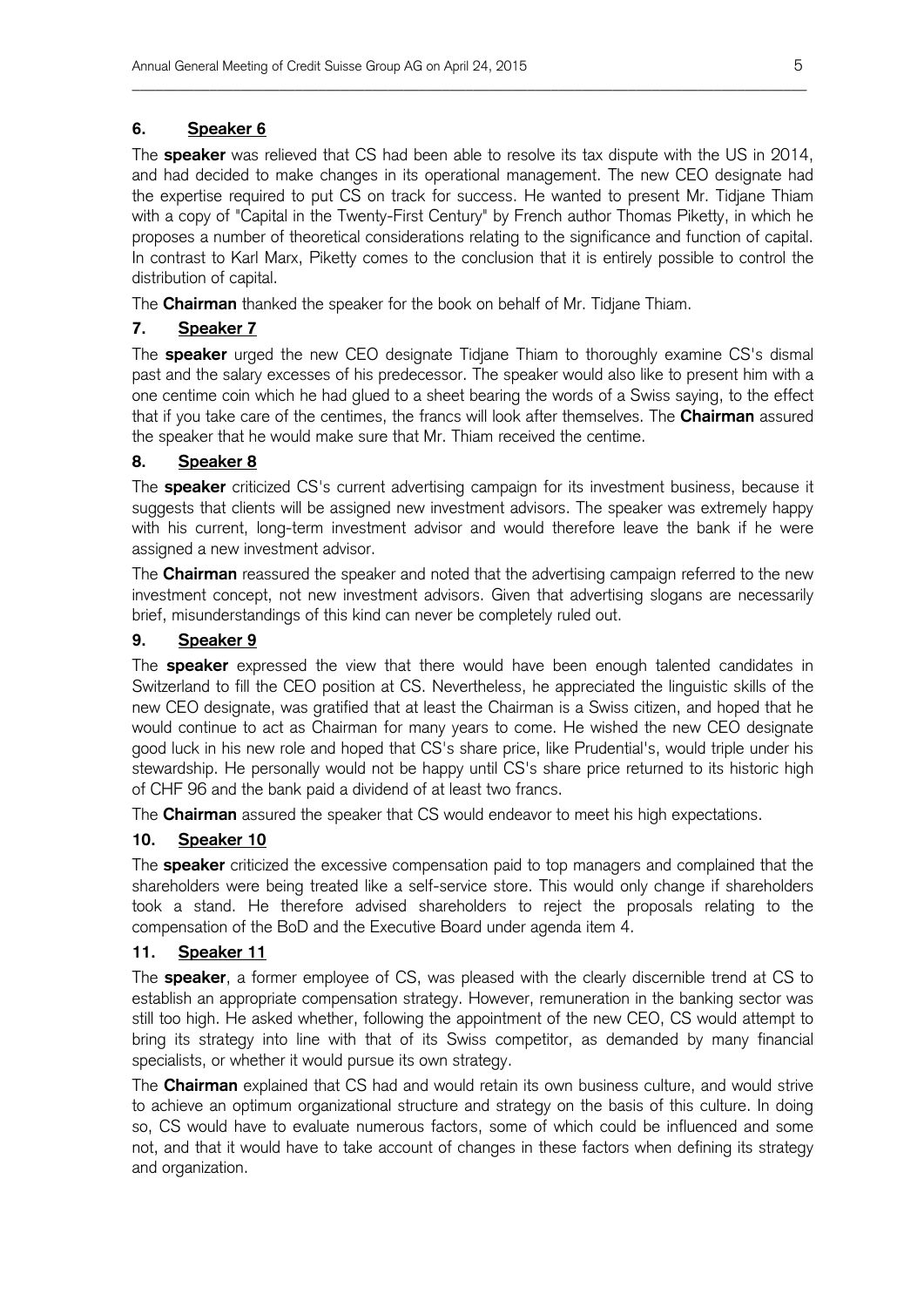### **1.2 Consultative Vote on the 2014 Compensation Report**

The BoD recommended that the AGM approve the 2014 compensation report.

The AGM approved the 2014 compensation report with the following proportions of votes:

| $\bullet$ | In favor:  | 742,460,228 | (66.76%)    |
|-----------|------------|-------------|-------------|
| $\bullet$ | Against:   | 333,593,915 | $(30.00\%)$ |
| $\bullet$ | Abstained: | 36,027,295  | $(3.24\%)$  |

\_\_\_\_\_\_\_\_\_\_\_\_\_\_\_\_\_\_\_\_\_\_\_\_\_\_\_\_\_\_\_\_\_\_\_\_\_\_\_\_\_\_\_\_\_\_\_\_\_\_\_\_\_\_\_\_\_\_\_\_\_\_\_\_\_\_\_\_\_\_\_\_\_\_\_\_\_\_\_\_\_\_\_\_\_\_\_

The **Chairman** interpreted the result of the vote as a mandate to further enhance the transparency and structure of the compensation report. The aim would be to achieve an approval rating of at least 85%.

# **1.3 Approval of the 2014 Annual Report, the Statutory Financial Statements for 2014, and the 2014 Consolidated Financial Statements**

The Board of Directors proposed that the AGM approve the 2014 annual report, the statutory financial statements for 2014, and the 2014 consolidated financial statements.

The AGM approved the 2014 annual report, the statutory financial statements for 2014, and the 2014 consolidated financial statements with the following proportions of votes:

| $\bullet$ | In favor:  | 1,096,706,482 | (98.63%)   |
|-----------|------------|---------------|------------|
| $\bullet$ | Against:   | 4,491,659     | $(0.40\%)$ |
| $\bullet$ | Abstained: | 10,769,551    | (0.97%)    |

# **2 Discharge of the Actions of the Members of the Board of Directors and the Executive Board**

The BoD proposed that the AGM grant discharge for the members of the BoD and the Executive Board for the 2014 financial year.

The **Chairman** informed the shareholders that, pursuant to Art. 695 SCO, anyone who had been involved in managing CSG in any way during the period under review was not entitled to vote.

The AGM collectively granted discharge to the members of the BoD and the Executive Board for the 2014 financial year with the following proportions of votes:

| $\bullet$ | In favor:  | 1,047,461,668 | (94.28%)   |
|-----------|------------|---------------|------------|
| $\bullet$ | Against:   | 45,361,186    | $(4.08\%)$ |
|           | Abstained: | 18,173,505    | $(1.64\%)$ |

# **3 Appropriation of Retained Earnings and Distribution against Reserves from Capital Contributions**

#### **3.1 Resolution on the Appropriation of Retained Earnings**

### **3.2 Resolution on the Distribution against Reserves from Capital Contributions**

The BoD proposed, under agenda item 3.1, that the AGM carry forward the available retained earnings of CHF 5,220 million. The BoD proposed, under agenda item 3.2, a distribution against reserves from capital contributions of CHF 0.70 per registered share, either in shares (scrip dividend) or cash or a combination thereof at the discretion of the shareholders.

The **Chairman** stressed the benefits of distribution against reserves from capital contributions as opposed to conventional distribution from business profits. Distribution against reserves from capital contributions is not subject to withholding tax and is also generally exempt from income tax for persons domiciled in Switzerland.

The **Chairman** noted that, as in previous years, CSG would today also waive a distribution against reserves from capital contributions on the treasury shares held at the time of distribution.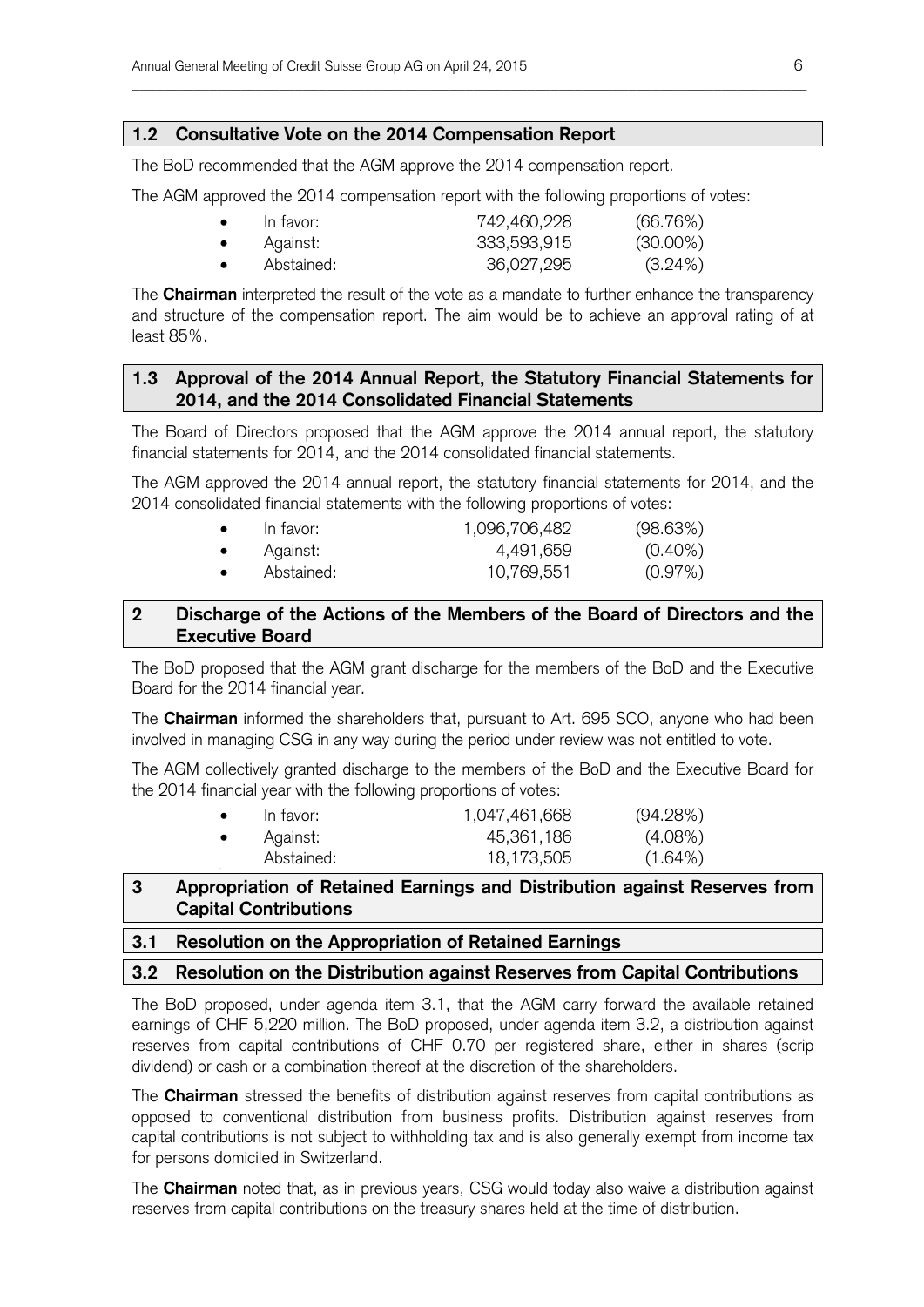A **speech** was then made by:

#### 12. **Hermann Struchen, Zurich**

The **speaker** said that he was basically in agreement with the BoD's proposals. However, he would like to know the level of reserves still available to permit an income-tax-exempt distribution in coming years.

\_\_\_\_\_\_\_\_\_\_\_\_\_\_\_\_\_\_\_\_\_\_\_\_\_\_\_\_\_\_\_\_\_\_\_\_\_\_\_\_\_\_\_\_\_\_\_\_\_\_\_\_\_\_\_\_\_\_\_\_\_\_\_\_\_\_\_\_\_\_\_\_\_\_\_\_\_\_\_\_\_\_\_\_\_\_\_

Mr. **David Mathers** explained that the exact amount depended how many shareholders opted to subscribe for new shares in the context of this year's distribution and how high the distribution would be in coming years. The calculated level of reserves from capital contributions, after distribution, was around CHF 16.5 billion. CS should therefore be able to make a distribution from these reserves for several years to come.

The AGM approved the BoD's proposal concerning the appropriation of retained earnings, as per agenda item 3.1, with the following proportions of votes:

| In favor:  | 1,101,534,885 | (99.07%)   |
|------------|---------------|------------|
| Against:   | 837,165       | $(0.08\%)$ |
| Abstained: | 9,501,171     | $(0.85\%)$ |

The AGM then approved the BoD's proposal concerning the distribution against reserves from capital contributions, as per agenda item 3.2, with the following proportions of votes:

| $\bullet$ | In favor:  | 1,096,002,286 | (98.59%)   |
|-----------|------------|---------------|------------|
| $\bullet$ | Against:   | 6,330,338     | (0.57%)    |
|           | Abstained: | 9,392,046     | $(0.84\%)$ |

### **4 Approval of the Compensation of the Board of Directors and Executive Board**

Under the provisions of VegüV (OaEC), the AGM takes binding separate votes annually on the total compensation paid to the BoD and the Executive Board. Under Art. 8a of CSG's articles of association, the AGM approves the compensation paid to the BoD annually in advance for the period up to the next ordinary AGM. As regards approval of the compensation paid to the Executive Board, under Art. 8b of the articles of association, the BoD defines in its proposal to the AGM whether approval is given retrospectively or prospectively and for which compensation period.

#### **4.1 Approval of the Compensation of the Board of Directors**

The BoD proposed that the AGM approve the maximum overall compensation payable to the Board of Directors of CHF 12 million for the period up to the ordinary AGM in 2016.

The AGM approved the BoD's proposal on the approval of a maximum total amount of CHF 12 million for the compensation of the Board of Directors for the period until the ordinary AGM in 2016 with the following proportions of votes:

| $\bullet$ | In favor:  | 976,577,002 | (87.79%)   |
|-----------|------------|-------------|------------|
| $\bullet$ | Against:   | 123,993,549 | (11.15%)   |
| $\bullet$ | Abstained: | 11,837,098  | $(1.06\%)$ |

#### **4.2 Approval of the Compensation of the Executive Board**

The BoD's proposal recommending approval of the total compensation of the Executive Board is made up of the following components: firstly, a maximum of CHF 32 million payable to the Executive Board representing the fixed compensation component for the period until the ordinary AGM in 2016, and secondly, an amount of CHF 39.1 million payable to the Executive Board representing the variable compensation component for the 2014 financial year.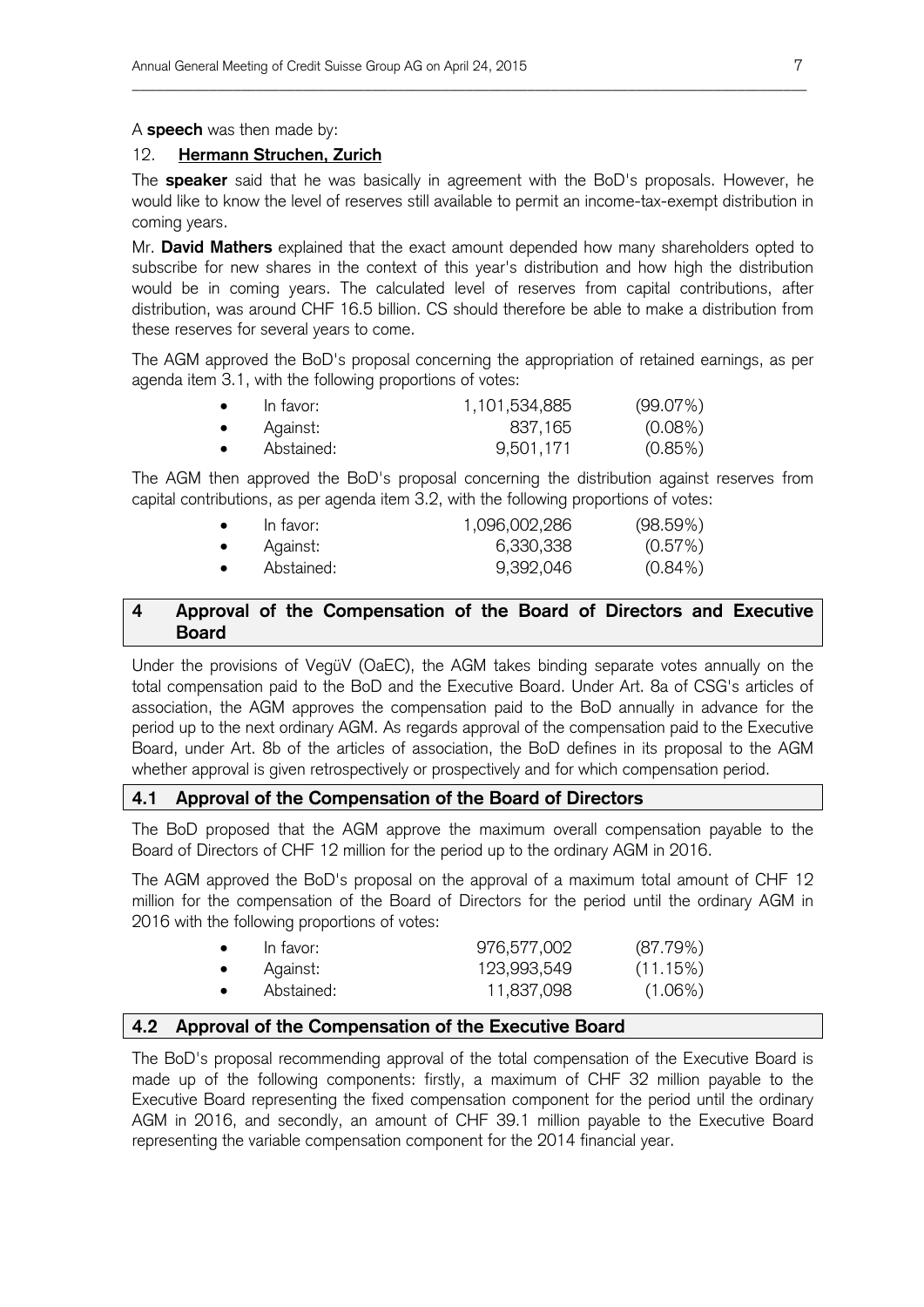The AGM approved the BoD's proposal on the approval of the total compensation of the Executive Board, i.e. a maximum amount of CHF 32 million payable to the Executive Board representing the fixed compensation component for the period until the ordinary AGM in 2016, and an amount of CHF 39.1 million payable to the Executive Board representing the variable compensation component for the 2014 financial year, with the following proportions of votes:

\_\_\_\_\_\_\_\_\_\_\_\_\_\_\_\_\_\_\_\_\_\_\_\_\_\_\_\_\_\_\_\_\_\_\_\_\_\_\_\_\_\_\_\_\_\_\_\_\_\_\_\_\_\_\_\_\_\_\_\_\_\_\_\_\_\_\_\_\_\_\_\_\_\_\_\_\_\_\_\_\_\_\_\_\_\_\_

|           | In favor:  | 967,146,244 | (86.95%)    |
|-----------|------------|-------------|-------------|
|           | Against:   | 122,632,619 | $(11.02\%)$ |
| $\bullet$ | Abstained: | 22,613,890  | $(2.03\%)$  |

#### **5 Increase and Extension of Authorized Capital**

The BoD proposed that the current CHF 4.5 million of **authorized capital**, representing approximately 112.5 million registered shares, be increased by just under CHF 2 million to CHF 6.4 million, representing 160 million registered shares, that the authorization be extended by a further two years, and that Art. 27 of the articles of association be amended accordingly.

The **Chairman** explained that the increase in authorized capital was necessary in the first place to ensure delivery of new shares from the scrip dividend, and secondly to give the bank adequate financial flexibility in its efforts to develop its business portfolio. Ensuring delivery of new shares from the scrip dividend would require a maximum of 60 million shares, while 100 million shares would be available for the financing of potential takeovers/participations.

Shareholders' subscription rights relating to the registered shares which are reserved for the 2015 scrip dividend are preserved. The authorization is limited to two years and expires on April 24, 2017.

The **Chairman** informed shareholders that, under Art. 704 para. 4 SCO, the resolution now being passed required the approval of two-thirds of the shares represented at this AGM.

The AGM approved the proposal to increase and amend authorized capital and to make the corresponding amendment to Art. 27 of the articles of association with the following proportions of votes:

| $\bullet$ | In favor:  | 1,027,179,161 | (92.36%)   |
|-----------|------------|---------------|------------|
| $\bullet$ | Against:   | 74,958,174    | $(6.74\%)$ |
| $\bullet$ | Abstained: | 10,045,770    | $(0.90\%)$ |

Mr. **Gossauer, notary,** declared that the resolution the AGM would be entered in the public record.

| 6 | .<br><b>Elections</b> |
|---|-----------------------|
|   |                       |

#### **6.1 Election of the Chairman and Other Members of the Board of Directors**

Under the provisions of VegüV (OaEC), the AGM now elects each member of the BoD individually for a term of office of one year. Furthermore, the AGM elects the Chairman of the BoD for a term of office of one year.

The **Chairman** first paid tribute to Mr. Jean-Daniel Gerber and Mr. Anton van Rossum, who were leaving the BoD on the date of the AGM following 3 and 10 years of service respectively and thanked them for their commitment to the work of the BoD over many years.

The BoD proposed that the AGM re-elect all the other members of the BoD, re-elect Mr. Urs Rohner as Chairman of the BoD, and elect Ms. Seraina Maag to the BoD for the first time, all for a term of office of one year.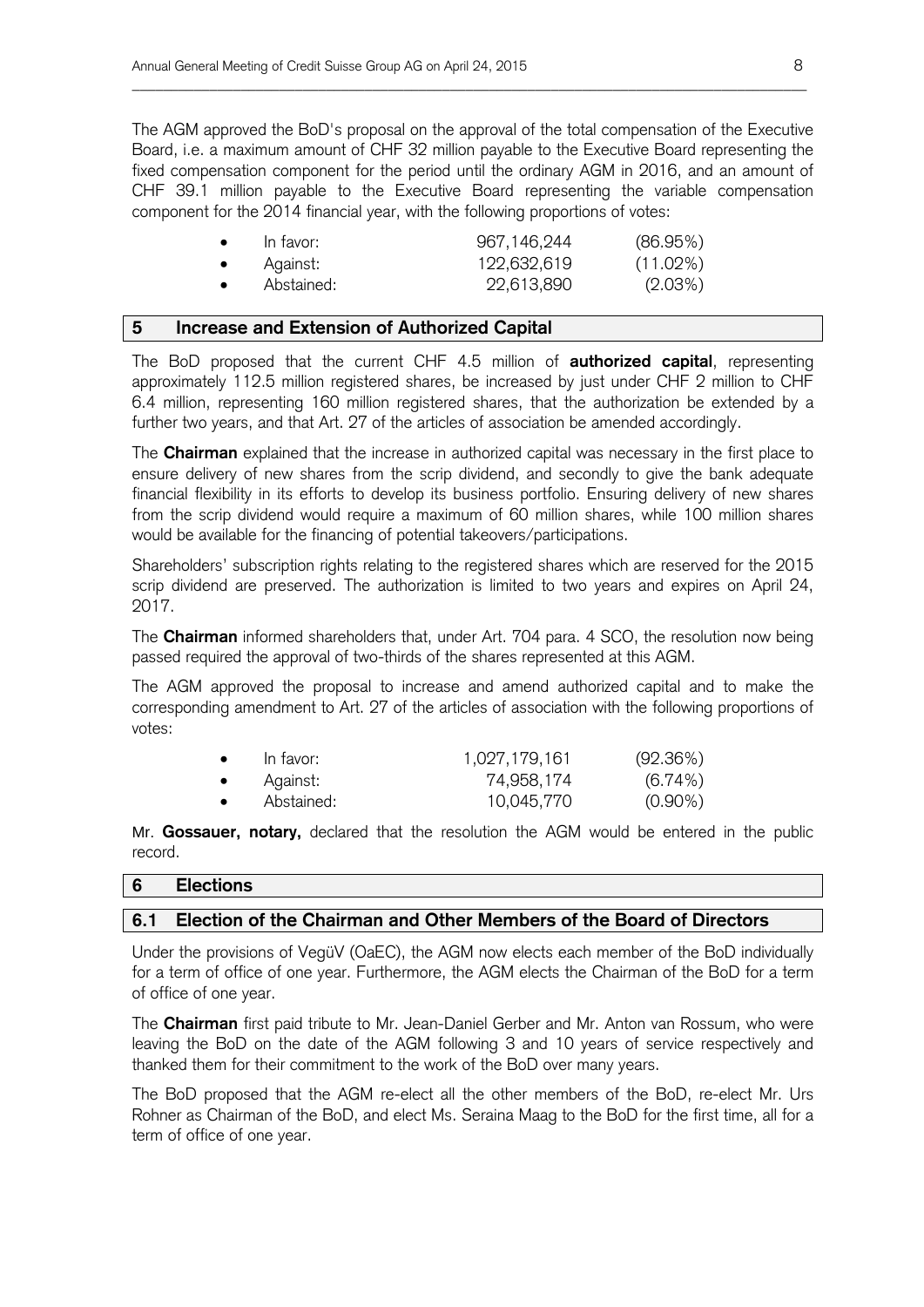Mr. **Urs Rohner** was re-elected as a member and Chairman of the BoD for a one-year term of office, with the following proportions of votes:

\_\_\_\_\_\_\_\_\_\_\_\_\_\_\_\_\_\_\_\_\_\_\_\_\_\_\_\_\_\_\_\_\_\_\_\_\_\_\_\_\_\_\_\_\_\_\_\_\_\_\_\_\_\_\_\_\_\_\_\_\_\_\_\_\_\_\_\_\_\_\_\_\_\_\_\_\_\_\_\_\_\_\_\_\_\_\_

| $\bullet$ | In favor:  | 1,070,494,704 | (96.26%)   |
|-----------|------------|---------------|------------|
| $\bullet$ | Against:   | 29,619,582    | $(2.66\%)$ |
| $\bullet$ | Abstained: | 12,037,238    | $(1.08\%)$ |

The following persons were re-elected as members of the BoD for a further one-year term of office, with the following proportions of votes:

| Jassim Al Thani:           |            |               |            |
|----------------------------|------------|---------------|------------|
|                            | In favor:  | 1,087,402,974 | (97.81%)   |
|                            | Against:   | 11,204,067    | $(1.01\%)$ |
|                            | Abstained: | 13,159,965    | (1.18%)    |
| Iris Bohnet:               |            |               |            |
|                            | In favor:  | 1,093,698,031 | (98.35%)   |
|                            | Against:   | 7,135,017     | $(0.64\%)$ |
|                            | Abstained: | 11,271,714    | $(1.01\%)$ |
| Noreen Doyle:              |            |               |            |
|                            | In favor:  | 1,096,962,890 | (98.64%)   |
|                            | Against:   | 3,818,730     | $(0.34\%)$ |
|                            | Abstained: | 11,324,611    | $(1.02\%)$ |
| Andreas Koopmann:          |            |               |            |
|                            | In favor:  | 1,092,000,414 | (98.19%)   |
|                            | Against:   | 7,068,538     | $(0.64\%)$ |
|                            | Abstained: | 13,022,614    | (1.17%)    |
| Jean Lanier:               |            |               |            |
|                            | In favor:  | 1,092,844,414 | (98.27%)   |
|                            | Against:   | 7,840,686     | $(0.71\%)$ |
|                            | Abstained: | 11,345,981    | $(1.02\%)$ |
| Kai Nargolwala:            |            |               |            |
|                            | In favor:  | 1,086,488,429 | (97.70%)   |
|                            | Against:   | 12,432,537    | (1.12%)    |
|                            | Abstained: | 13, 169, 149  | (1.18%)    |
| <b>Severin Schwan:</b>     |            |               |            |
|                            | In favor:  | 1,094,619,901 | (98.42%)   |
|                            | Against:   | 6,313,063     | (0.57%)    |
|                            | Abstained: | 11,217,597    | $(1.01\%)$ |
| <b>Richard Thornburgh:</b> |            |               |            |
|                            | In favor:  | 1,083,863,362 | (97.46%)   |
|                            | Against:   | 15,081,987    | (1.36%)    |
|                            | Abstained: | 13,129,529    | (1.18%)    |
| <b>Sebastian Thrun:</b>    |            |               |            |
|                            | In favor:  | 1,094,168,253 | (98.39%)   |
|                            | Against:   | 6,594,869     | (0.59%)    |
|                            | Abstained: | 11,346,976    | $(1.02\%)$ |
| John Tiner:                |            |               |            |
|                            | In favor:  | 1,085,932,328 | (97.64%)   |
|                            | Against:   | 14,736,881    | (1.33%)    |
|                            | Abstained: | 11,418,199    | (1.03%)    |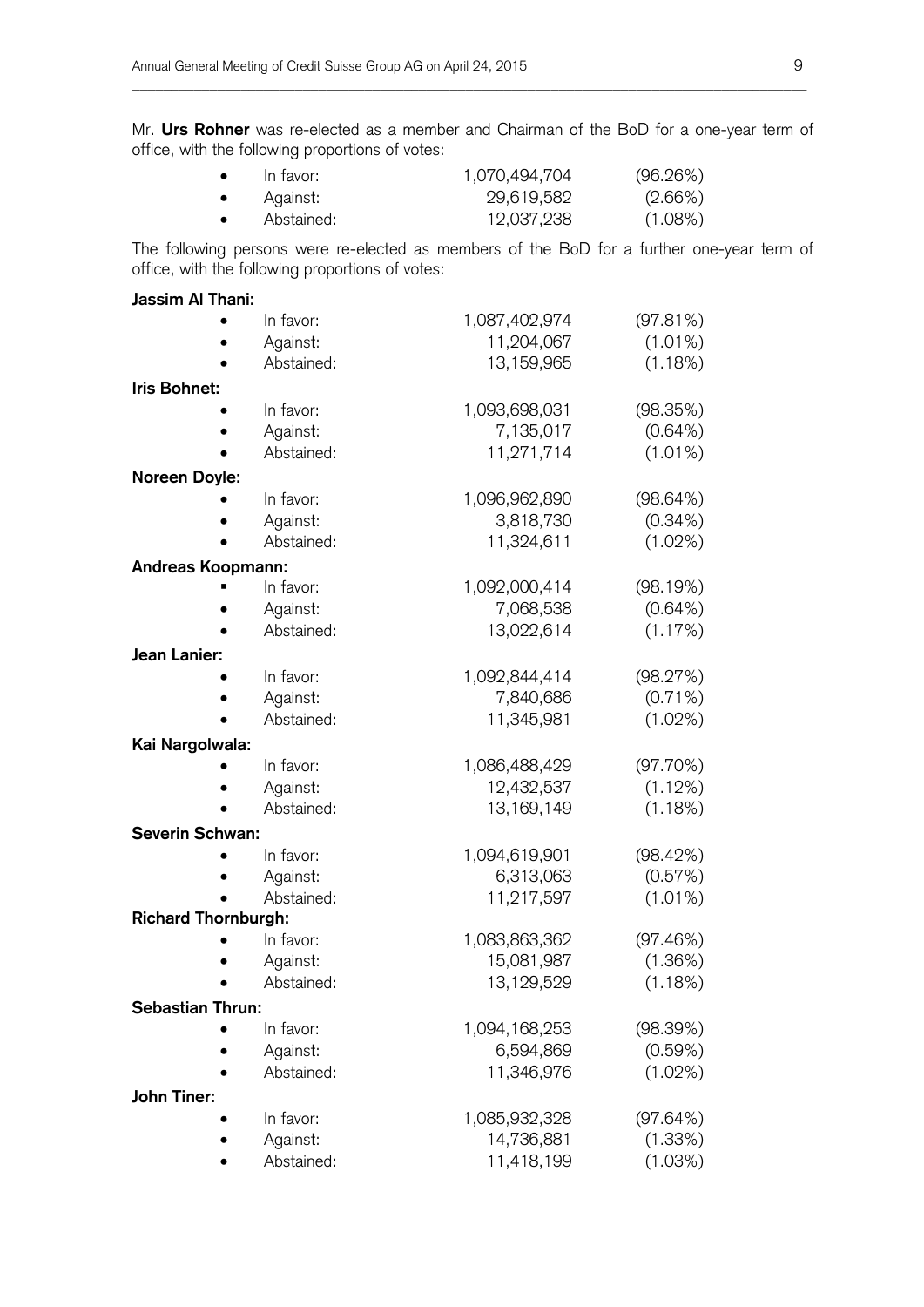Ms. **Seraina Maag** was elected by the AGM for the first time to the Board of Directors for a term of office of one year with the following proportions of votes:

\_\_\_\_\_\_\_\_\_\_\_\_\_\_\_\_\_\_\_\_\_\_\_\_\_\_\_\_\_\_\_\_\_\_\_\_\_\_\_\_\_\_\_\_\_\_\_\_\_\_\_\_\_\_\_\_\_\_\_\_\_\_\_\_\_\_\_\_\_\_\_\_\_\_\_\_\_\_\_\_\_\_\_\_\_\_\_

| $\bullet$ | In favor:  | 1,098,824,724 | $(98.84\%)$ |
|-----------|------------|---------------|-------------|
| $\bullet$ | Against:   | 2,627,659     | $(0.24\%)$  |
|           | Abstained: | 10,235,892    | $(0.92\%)$  |

All those re-elected and Ms. Seraina Maag, who was elected for a first term, confirmed their acceptance of the election.

#### **6.2 Election of Members of the Compensation Committee**

Under the provisions of VegüV (OaEC), the AGM now elects the members of the Compensation Committee for a term of office of one year.

The BoD proposed that the AGM re-elect Iris Bohnet, Andreas Koopmann, Jean Lanier and Kai Nargolwala to the Compensation Committee for a term of office of one year.

The proposed candidates were re-elected by the AGM to the Compensation Committee for a oneyear term of office with the following proportions of votes:

#### **Iris Bohnet:**

|                          | In favor:  | 1,085,916,354 | (97.70%)   |
|--------------------------|------------|---------------|------------|
|                          | Against:   | 14,488,123    | $(1.30\%)$ |
|                          | Abstained: | 11,110,001    | $(1.00\%)$ |
| <b>Andreas Koopmann:</b> |            |               |            |
|                          | In favor:  | 1,086,641,917 | (97.72%)   |
|                          | Against:   | 14, 197, 004  | (1.28%)    |
|                          | Abstained: | 11,092,341    | $(1.00\%)$ |
| Jean Lanier:             |            |               |            |
|                          | In favor:  | 1,084,597,121 | (97.54%)   |
|                          | Against:   | 16,115,550    | (1.45%)    |
|                          | Abstained: | 11,216,406    | $(1.01\%)$ |
| Kai Nargolwala:          |            |               |            |
|                          | In favor:  | 1,085,211,807 | (97.60%)   |
|                          | Against:   | 15,424,102    | (1.39%)    |
|                          | Abstained: | 11,259,620    | $(1.01\%)$ |

#### **6.3 Election of the Independent Auditors**

The BoD proposed that **KPMG AG**, Zurich, be re-elected as independent auditors for a further term of one year.

The AGM elected KPMG AG for a further one-year term of office as independent auditors with the following proportions of votes:

| In favor:  | 1,084,089,402 | (97.53%)   |
|------------|---------------|------------|
| Against:   | 17,861,201    | $(1.61\%)$ |
| Abstained: | 9,551,538     | $(0.86\%)$ |

KPMG AG confirmed its acceptance of the election in writing.